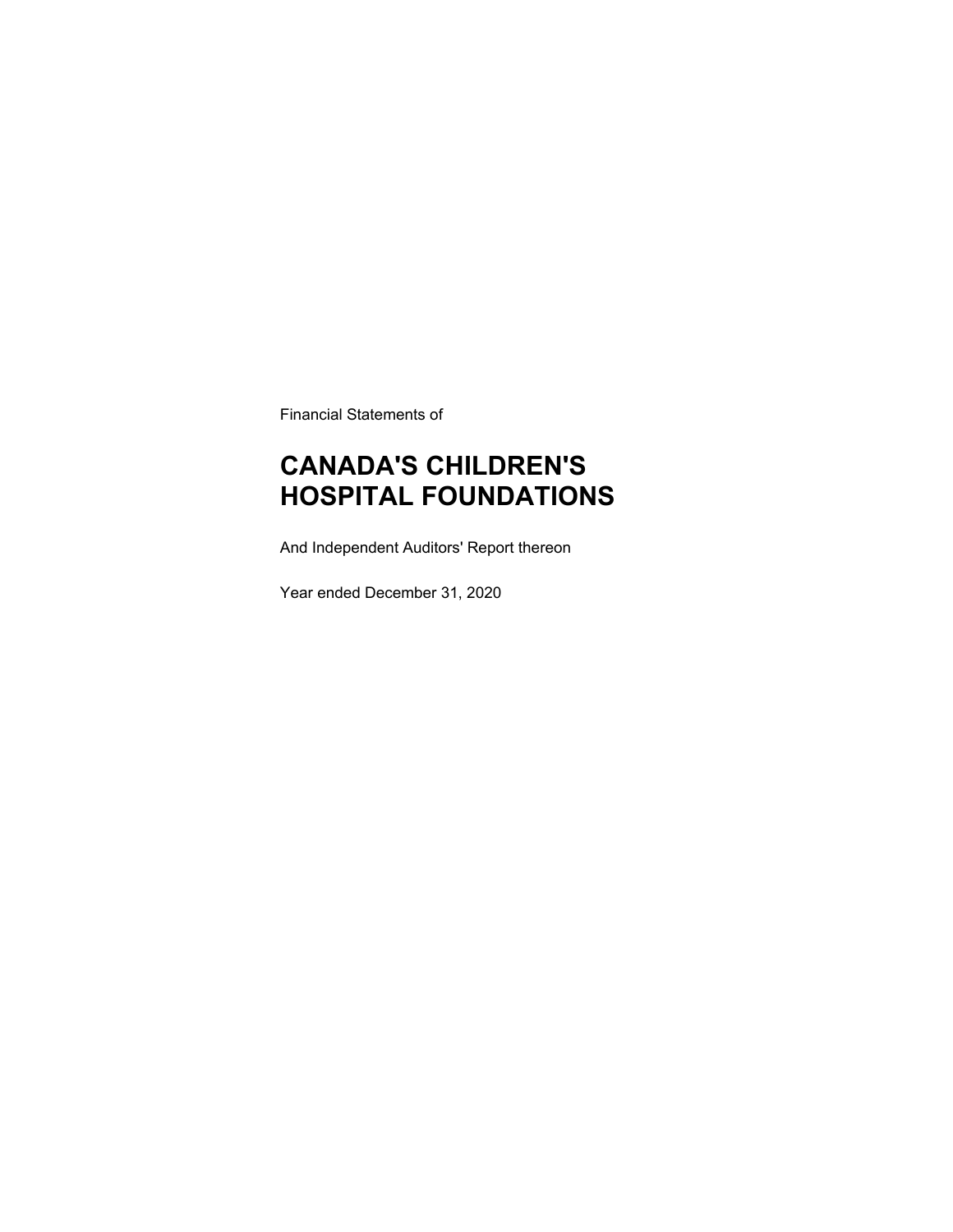

KPMG LLP Vaughan Metropolitan Centre 100 New Park Place, Suite 1400 Vaughan ON L4K 0J3 Canada Tel 905-265-5900 Fax 905-265-6390

# **INDEPENDENT AUDITORS' REPORT**

To the Board of Directors of Canada's Children's Hospital Foundations

# *Opinion*

We have audited the financial statements of Canada's Children's Hospital Foundations (the Entity), which comprise:

- the statement of financial position as at December 31, 2020
- the statement of operations for the year then ended
- the statement of changes in net assets for the year then ended
- the statement of cash flows for the year then ended
- and notes to the financial statements, including a summary of significant accounting policies

(Hereinafter referred to as the "financial statements").

In our opinion, the accompanying financial statements present fairly, in all material respects, the financial position of the Entity as at December 31, 2020, and its results of operations and its cash flows for the year then ended in accordance with Canadian accounting standards for not-for-profit organizations.

# *Basis for Opinion*

We conducted our audit in accordance with Canadian generally accepted auditing standards. Our responsibilities under those standards are further described in the *"Auditors' Responsibilities for the Audit of the Financial Statements"* section of our auditors' report.

We are independent of the Entity in accordance with the ethical requirements that are relevant to our audit of the financial statements in Canada and we have fulfilled our other ethical responsibilities in accordance with these requirements.

We believe that the audit evidence we have obtained is sufficient and appropriate to provide a basis for our opinion.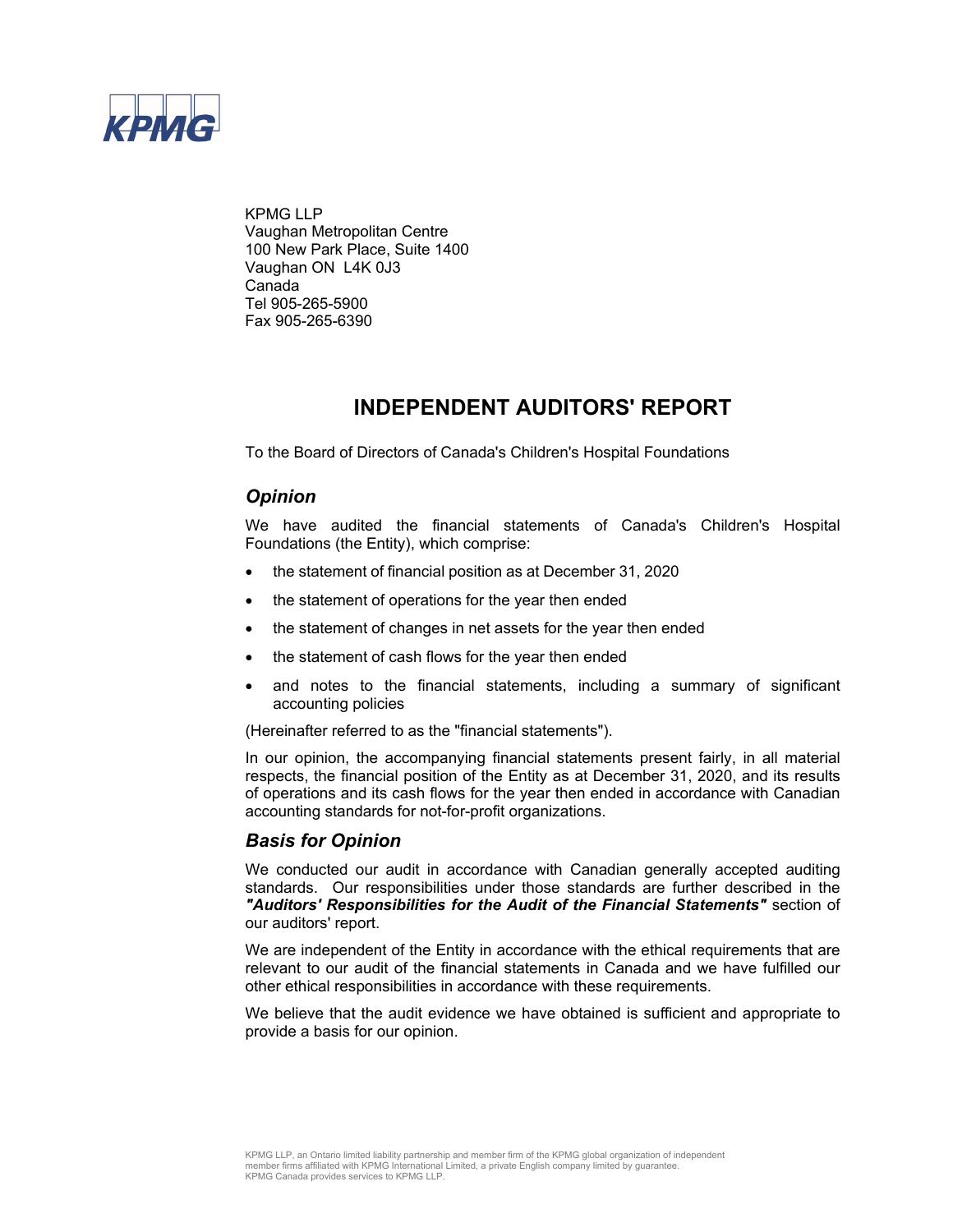

Page 2

# *Responsibilities of Management and Those Charged with Governance for the Financial Statements*

Management is responsible for the preparation and fair presentation of the financial statements in accordance with Canadian accounting standards for not-for-profit organizations, and for such internal control as management determines is necessary to enable the preparation of financial statements that are free from material misstatement, whether due to fraud orerror.

In preparing the financial statements, management is responsible for assessing the Entity's ability to continue as a going concern, disclosing as applicable, matters related to going concern and using the going concern basis of accounting unless management either intends to liquidate the Entity or to cease operations, or has no realistic alternative but to do so.

Those charged with governance are responsible for overseeing the Entity's financial reporting process.

## *Auditors' Responsibilities for the Audit of the Financial Statements*

Our objectives are to obtain reasonable assurance about whether the financial statements as a whole are free from material misstatement, whether due to fraud or error, and to issue an auditors' report that includes our opinion.

Reasonable assurance is a high level of assurance, but is not a guarantee that an audit conducted in accordance with Canadian generally accepted auditing standards will always detect a material misstatement when it exists.

Misstatements can arise from fraud or error and are considered material if, individually or in the aggregate, they could reasonably be expected to influence the economic decisions of users taken on the basis of the financial statements.

As part of an audit in accordance with Canadian generally accepted auditing standards, we exercise professional judgment and maintain professional skepticism throughout the audit.

We also:

• Identify and assess the risks of material misstatement of the financial statements, whether due to fraud or error, design and perform audit procedures responsive to those risks, and obtain audit evidence that is sufficient and appropriate to provide a basis for our opinion.

The risk of not detecting a material misstatement resulting from fraud is higher than for one resulting from error, as fraud may involve collusion, forgery, intentional omissions, misrepresentations, or the override of internal control.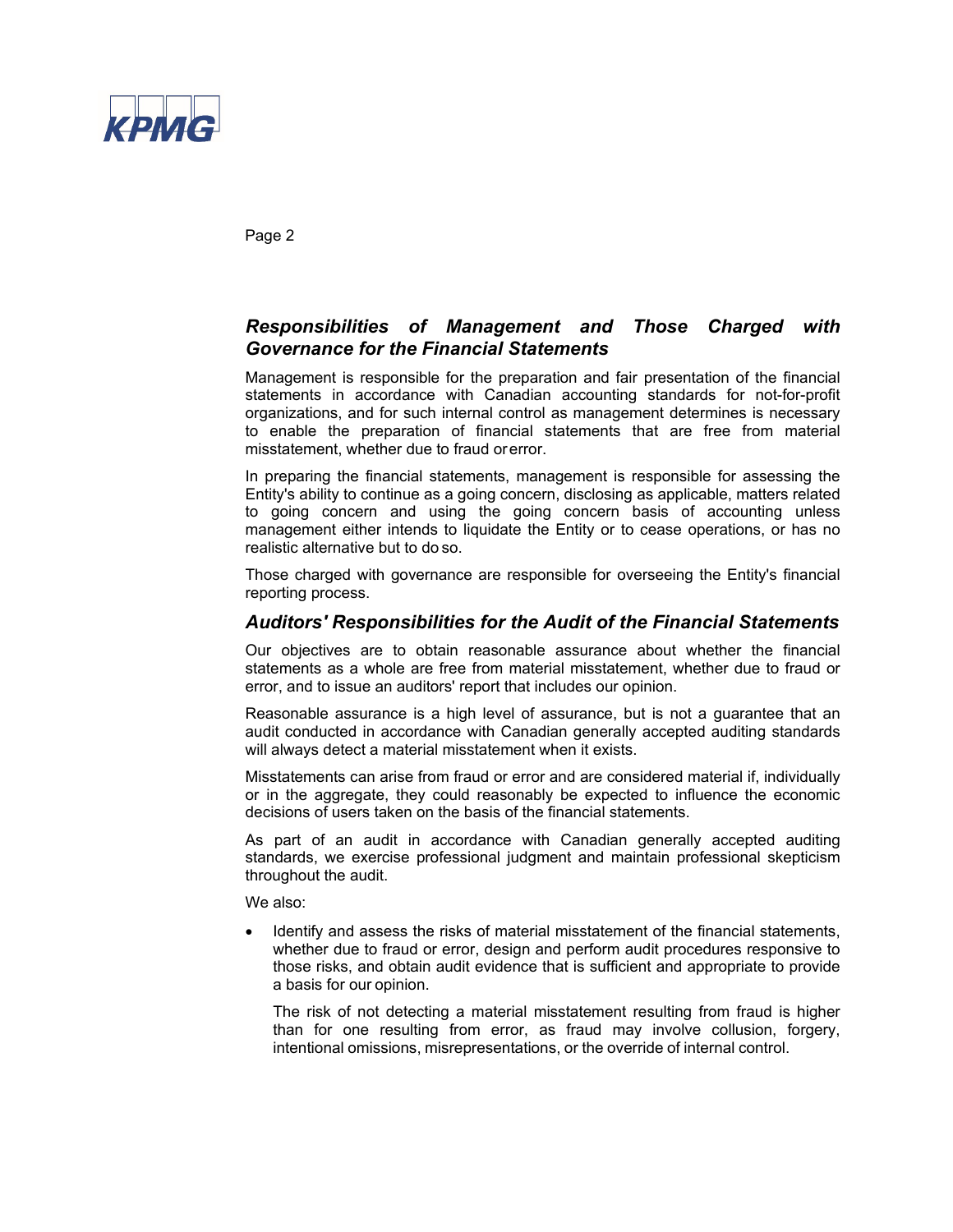

Page 3

- Obtain an understanding of internal control relevant to the audit in order to design audit procedures that are appropriate in the circumstances, but not for the purpose of expressing an opinion on the effectiveness of the Entity's internal control.
- Evaluate the appropriateness of accounting policies used and the reasonableness of accounting estimates and related disclosures made by management.
- Conclude on the appropriateness of management's use of the going concern basis of accounting and, based on the audit evidence obtained, whether a material uncertainty exists related to events or conditions that may cast significant doubt on the Entity's ability to continue as a going concern. If we conclude that a material uncertainty exists, we are required to draw attention in our auditors' report to the related disclosures in the financial statements or, if such disclosures are inadequate, to modify our opinion. Our conclusions are based on the audit evidence obtained up to the date of our auditors' report. However, future events or conditions may cause the Entity to cease to continue as a going concern.
- Evaluate the overall presentation, structure and content of the financial statements, including the disclosures, and whether the financial statements represent the underlying transactions and events in a manner that achieves fair presentation.
- Communicate with those charged with governance regarding, among other matters, the planned scope and timing of the audit and significant audit findings, including any significant deficiencies in internal control that we identify during our audit.

 $KPMG$  14P

Chartered Professional Accountants, Licensed Public Accountants

Vaughan, Canada

June 21, 2021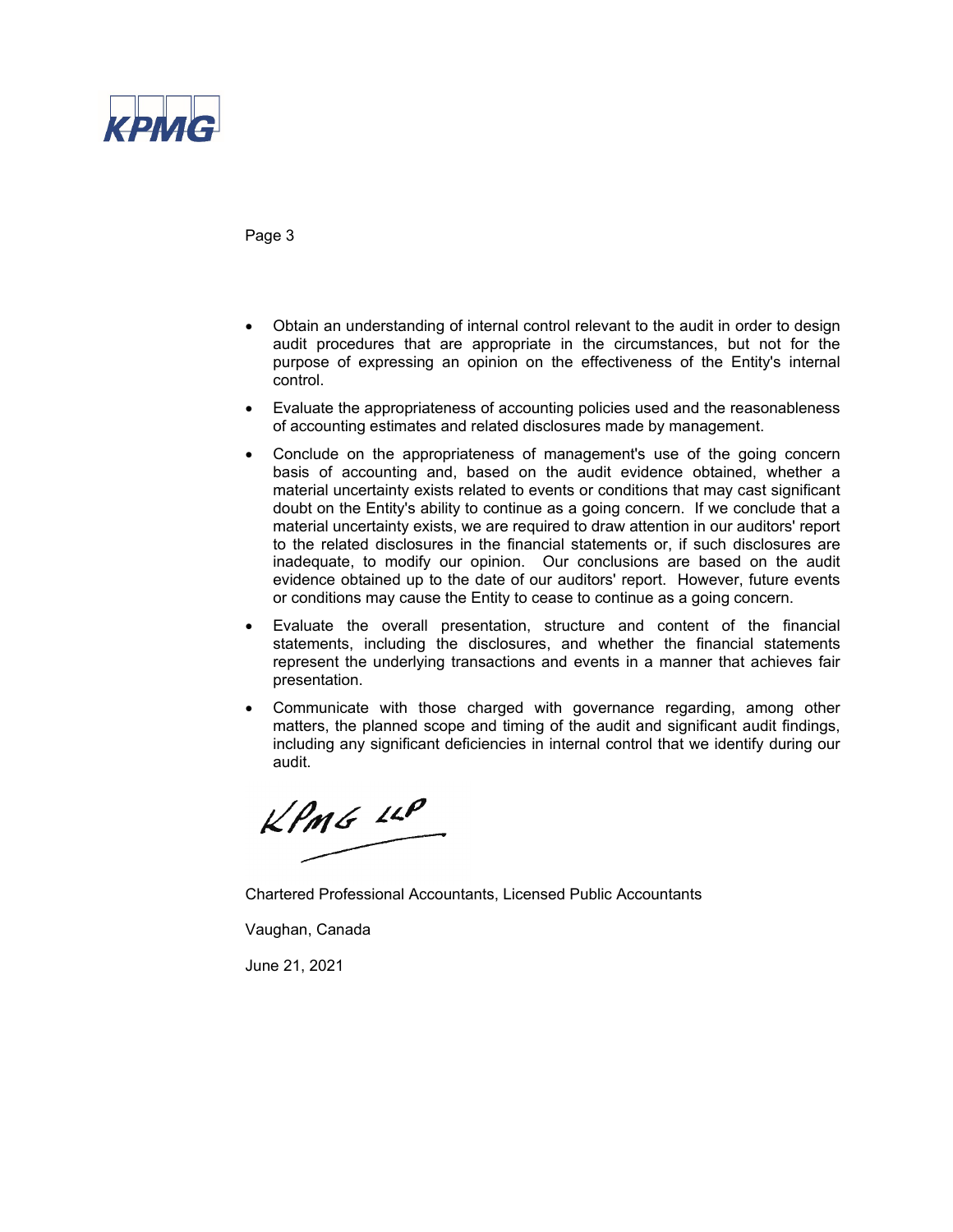Statement of Financial Position

December 31, 2020, with comparative information for 2019

|                                                        | 2020          | 2019            |
|--------------------------------------------------------|---------------|-----------------|
| <b>Assets</b>                                          |               |                 |
| Current assets:                                        |               |                 |
| Cash and cash equivalents (note 2)                     | \$10,204,889  | \$<br>4,304,053 |
| Short-term investments (note 3)                        | 572,940       | 2,123,500       |
| Contributions receivable (note 4)                      | 7,734,851     | 11,380,907      |
| Interest and other receivables (note 3)                | 579           | 24,474          |
| Due from Children's Miracle Network Hospitals (note 5) | 676,900       | 754,123         |
| Prepaid expenses                                       | 48,683        | 38,641          |
|                                                        | 19,238,842    | 18,625,698      |
| Capital assets (note 6)                                | 28,285        | 53,126          |
| Intangible assets (note 7)                             | 332,078       | 303,441         |
|                                                        | \$19,599,205  | \$18,982,265    |
| <b>Liabilities and Net Assets</b>                      |               |                 |
| <b>Current liabilities:</b>                            |               |                 |
| Accounts payable and accrued liabilities (note 8)      | \$<br>400,306 | \$<br>315,374   |
| Deferred revenue (note 9)                              | 940,451       | 1,154,451       |
| Member escrows (note 4)                                | 16,324,649    | 15,779,456      |
|                                                        | 17,665,406    | 17,249,281      |
| Deferred capital contributions (note 10)               |               | 7,350           |
|                                                        | 17,665,406    | 17,256,631      |
| Net assets:                                            |               |                 |
| Internally restricted (note 11)                        | 655,668       | 655,668         |
| Invested in capital assets                             | 360,363       | 349,217         |
| Unrestricted                                           | 917,768       | 720,749         |
|                                                        | 1,933,799     | 1,725,634       |
| Commitments (note 12)                                  |               |                 |
|                                                        | \$19,599,205  | \$18,982,265    |
|                                                        |               |                 |

See accompanying notes to financial statements.

On behalf of the Board:

**Director** Director

Director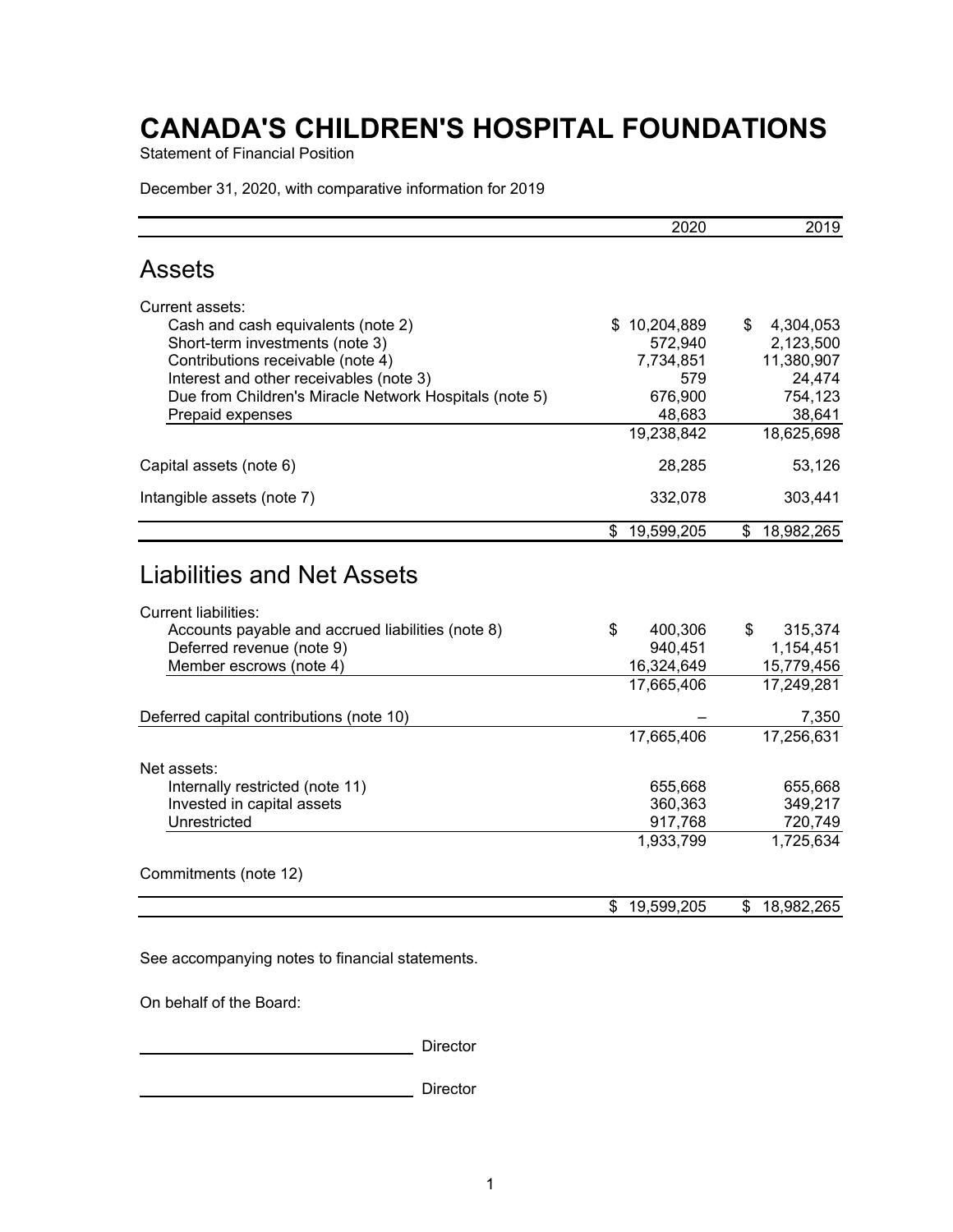Statement of Operations

Year ended December 31, 2020, with comparative information for 2019

|                                                          | 2020            | 2019            |
|----------------------------------------------------------|-----------------|-----------------|
| Revenue:                                                 |                 |                 |
| Membership fees                                          | 4,617,802<br>\$ | 4,617,803<br>\$ |
| Activation and sponsorship                               | 383,415         | 538,963         |
| Investment income                                        | 47,137          | 173,891         |
| Donations in kind (note 1(b))                            | 40,287          | 56,518          |
| Amortization of deferred capital contributions (note 10) | 7,350           | 2,100           |
|                                                          | 5,095,991       | 5,389,275       |
| Expenses:                                                |                 |                 |
| Salaries and benefits                                    | 2,380,590       | 2,127,914       |
| Licensing fees (note 5)                                  | 684,958         | 671,253         |
| Professional fees (note 5)                               | 575,565         | 262,625         |
| Office and general administration                        | 534,451         | 661,950         |
| Marketing                                                | 520,487         | 940,796         |
| Donation fees                                            | 75,030          | 48,942          |
| Amortization of intangible assets                        | 60,688          |                 |
| Amortization of capital assets                           | 29,646          | 24,392          |
| Event costs                                              | 26,411          | 464,600         |
|                                                          | 4,887,826       | 5,202,472       |
| Excess of revenue over expenses                          | 208,165<br>S    | \$<br>186,803   |

See accompanying notes to financial statements.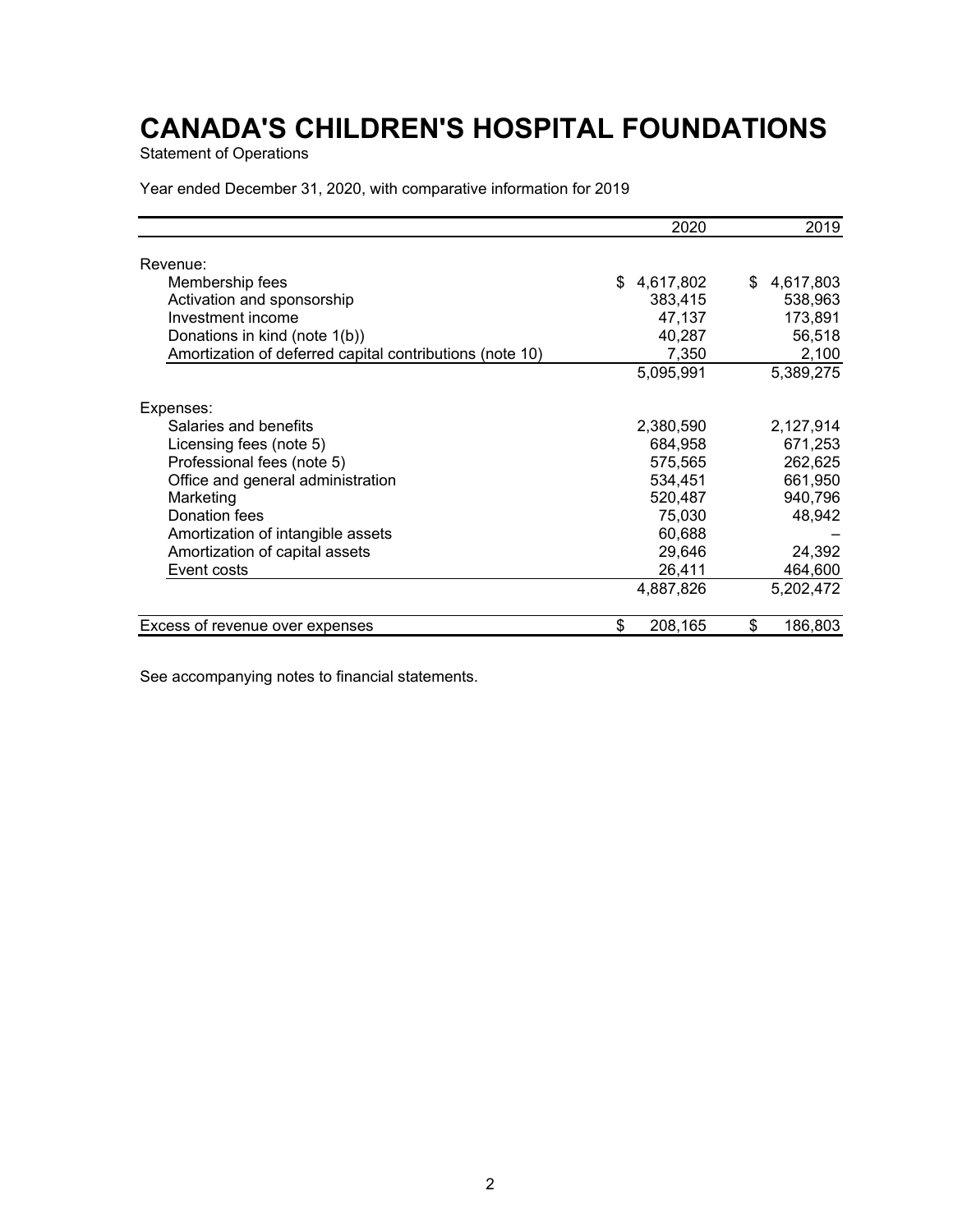Statement of Changes in Net Assets

Year ended December 31, 2020, with comparative information for 2019

|                                                       |                                                           |                          |               | 2020            | 2019            |
|-------------------------------------------------------|-----------------------------------------------------------|--------------------------|---------------|-----------------|-----------------|
|                                                       | Invested in<br>capital assets<br>and intangible<br>assets | Internally<br>restricted | Unrestricted  | Total           | Total           |
|                                                       |                                                           |                          |               |                 |                 |
| Balance, beginning of year                            | \$<br>349.217                                             | \$<br>655.668            | \$<br>720.749 | \$<br>1,725,634 | \$<br>1,538,831 |
| Excess (deficiency) of revenue<br>over expenses       | (82, 984)                                                 |                          | 291,149       | 208.165         | 186,803         |
| Investment in capital assets and<br>intangible assets | 94,130                                                    |                          | (94,130)      |                 |                 |
| Balance, end of year                                  | \$<br>360.363                                             | \$<br>655.668            | \$<br>917.768 | \$<br>1,933,799 | \$<br>1,725,634 |

See accompanying notes to financial statements.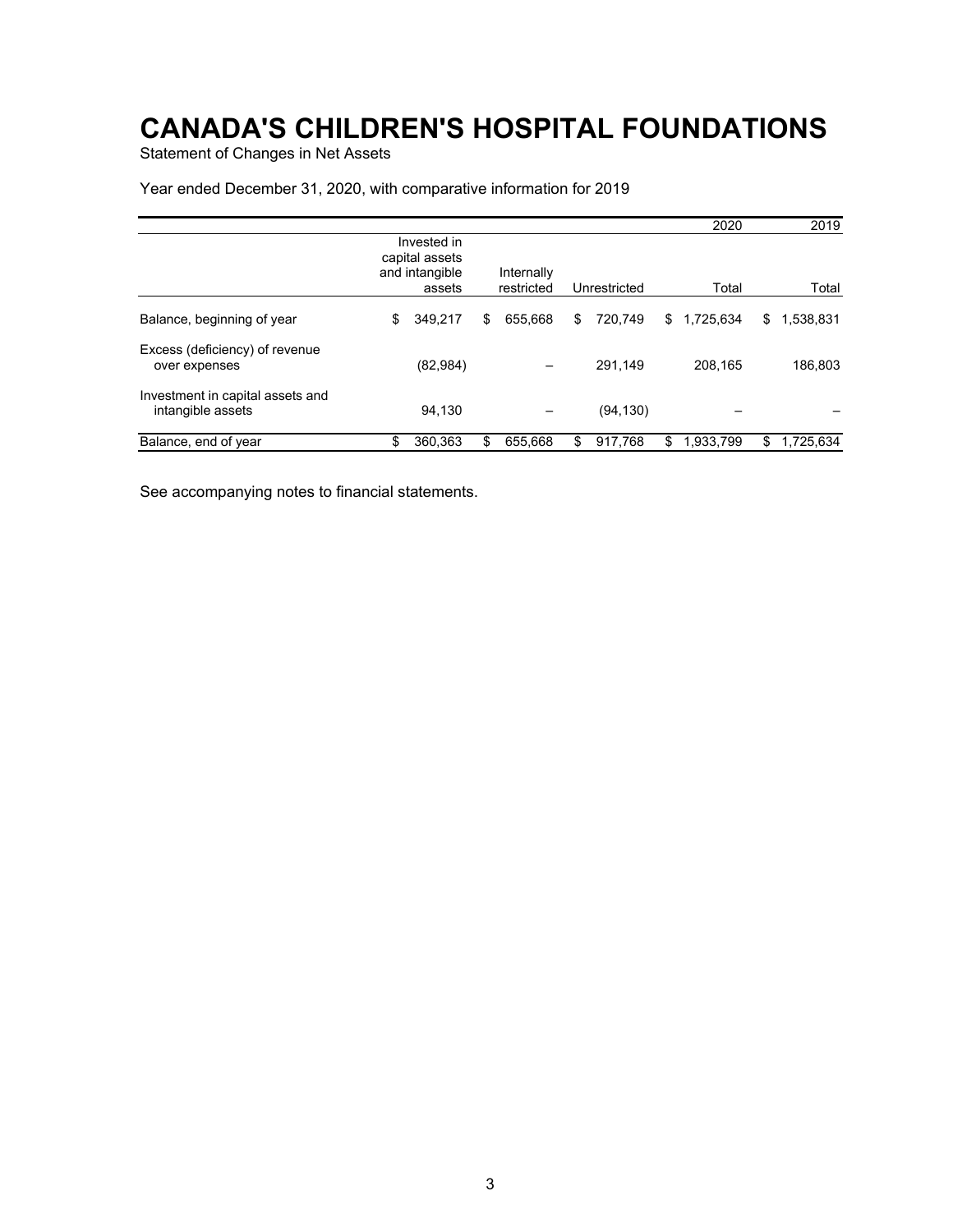Statement of Cash Flows

Year ended December 31, 2020, with comparative information for 2019

|                                                  | 2020             | 2019            |
|--------------------------------------------------|------------------|-----------------|
| Cash provided by (used in):                      |                  |                 |
| Operating activities:                            |                  |                 |
| Excess of revenue over expenses                  | \$<br>208,165    | \$<br>186,803   |
| Items not involving cash:                        |                  |                 |
| Amortization of intangible assets                | 60,688           |                 |
| Amortization of capital assets                   | 29,646           | 24,392          |
| Amortization of deferred capital contributions   | (7, 350)         | (2,100)         |
| Change in non-cash operating working capital:    |                  |                 |
| Contributions receivable                         | 3,646,056        | (4,872,081)     |
| Short-term investments                           | 1,550,560        | (1,202,665)     |
| Interest and other receivables                   | 23,895           | (14, 384)       |
| Due from Children's Miracle Network Hospitals    | 77,223           | 700,350         |
| Prepaid expenses                                 | (10, 042)        | (14, 115)       |
| Accounts payable and accrued liabilities         | 84,932           | 56,026          |
| Deferred revenue                                 | (214,000)        | 412,142         |
| Member escrows                                   | 545,193          | 3,064,187       |
|                                                  | 5,994,966        | (1,661,445)     |
| Investing activities:                            |                  |                 |
| Capital assets additions                         | (4,805)          | (31, 048)       |
| Intangible assets additions                      | (89, 325)        | (303,441)       |
|                                                  | (94,130)         | (334,489)       |
| Increase (decrease) in cash and cash equivalents | 5,900,836        | (1,995,934)     |
| Cash and cash equivalents, beginning of year     | 4,304,053        | 6,299,987       |
| Cash and cash equivalents, end of year           | \$<br>10,204,889 | \$<br>4,304,053 |

See accompanying notes to financial statements.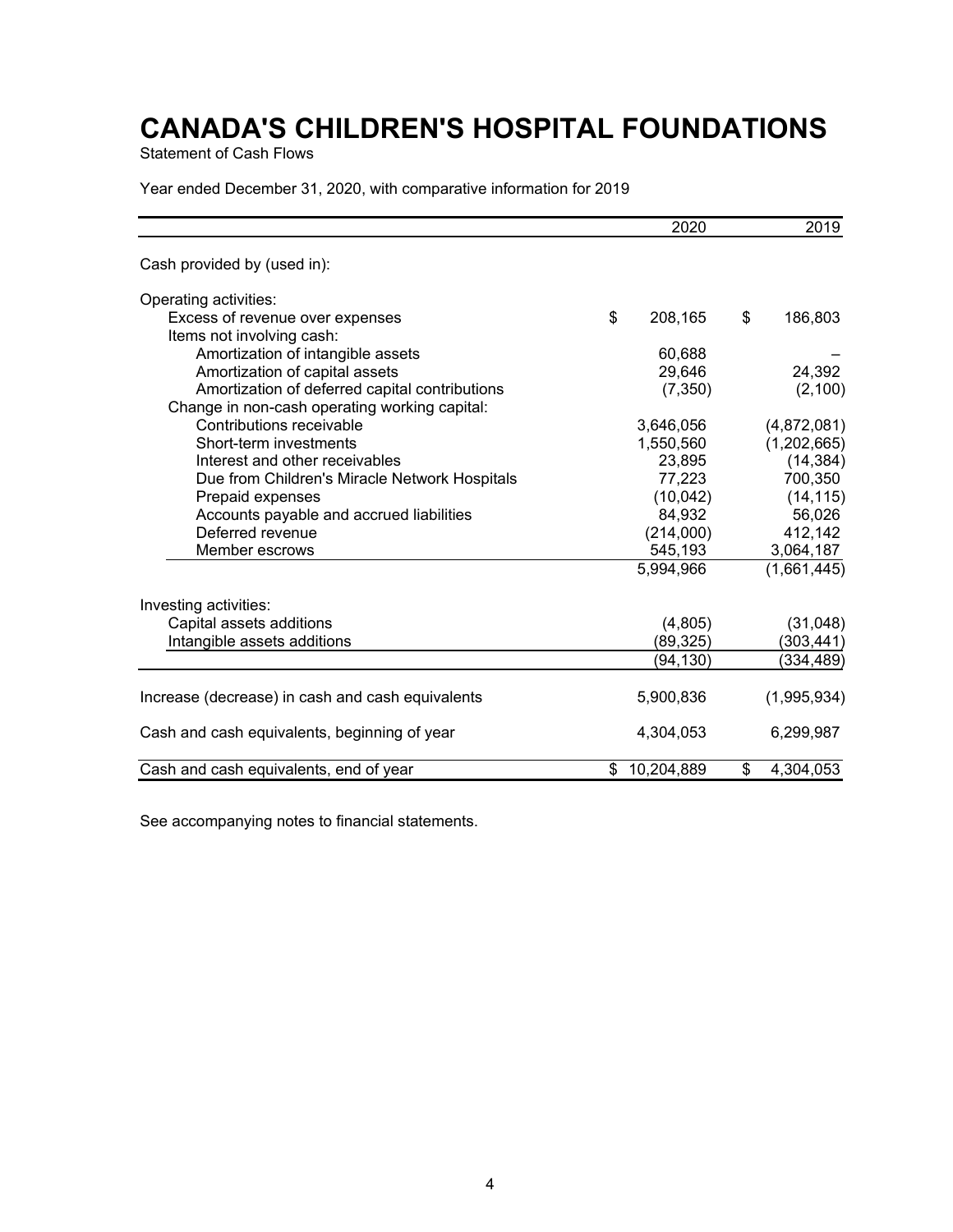Notes to Financial Statements

Year ended December 31, 2020

Canada's Children's Hospital Foundations ("CCHF" or the "Organization") is a not-for-profit corporation incorporated on February 24, 2017 without share capital under the Canada Not-For-Profit Corporations Act. CCHF's purpose is to advance children's health in Canada by receiving and providing funds to public hospital foundations and other organizations engaged in support of children's health which are qualified donees within the meaning of Income Tax Act (Canada) and being a national voice for children's health in Canada. CCHF works with corporate partners ("Partners") to undertake fundraising activities, and distribute the contributions collected to the member hospital foundations ("Members").

As a registered not-for-profit organization under the Income Tax Act (Canada), CCHF is exempt from income taxes, provided certain requirements of the Income Tax Act (Canada) are met.

### **1. Significant accounting policies:**

The financial statements have been prepared by management in accordance with Canadian accounting standards for not-for-profit organizations in Part III of the Chartered Professional Accountants of Canada Handbook.

(a) Revenue recognition:

The Organization follows the deferral method of accounting for contributions. Unrestricted contributions, which include activation and sponsorship, are recognized when they are received or receivable if the amount to be received can be reasonably estimated and collection is reasonably assured. Membership fees are reported as revenue in the year to which they relate.

Contributions restricted for the purchase of capital assets are deferred and amortized into revenue at a rate corresponding with the amortization rate of the related capital assets.

Contributions from Partners (note 4) collected for the purpose of disbursement to Members are not revenue of CCHF and accordingly, are not recorded in the statement of operations.

Investment income relates to interest earned on guaranteed investment certificates and is recognized with the passage of time as the income is earned.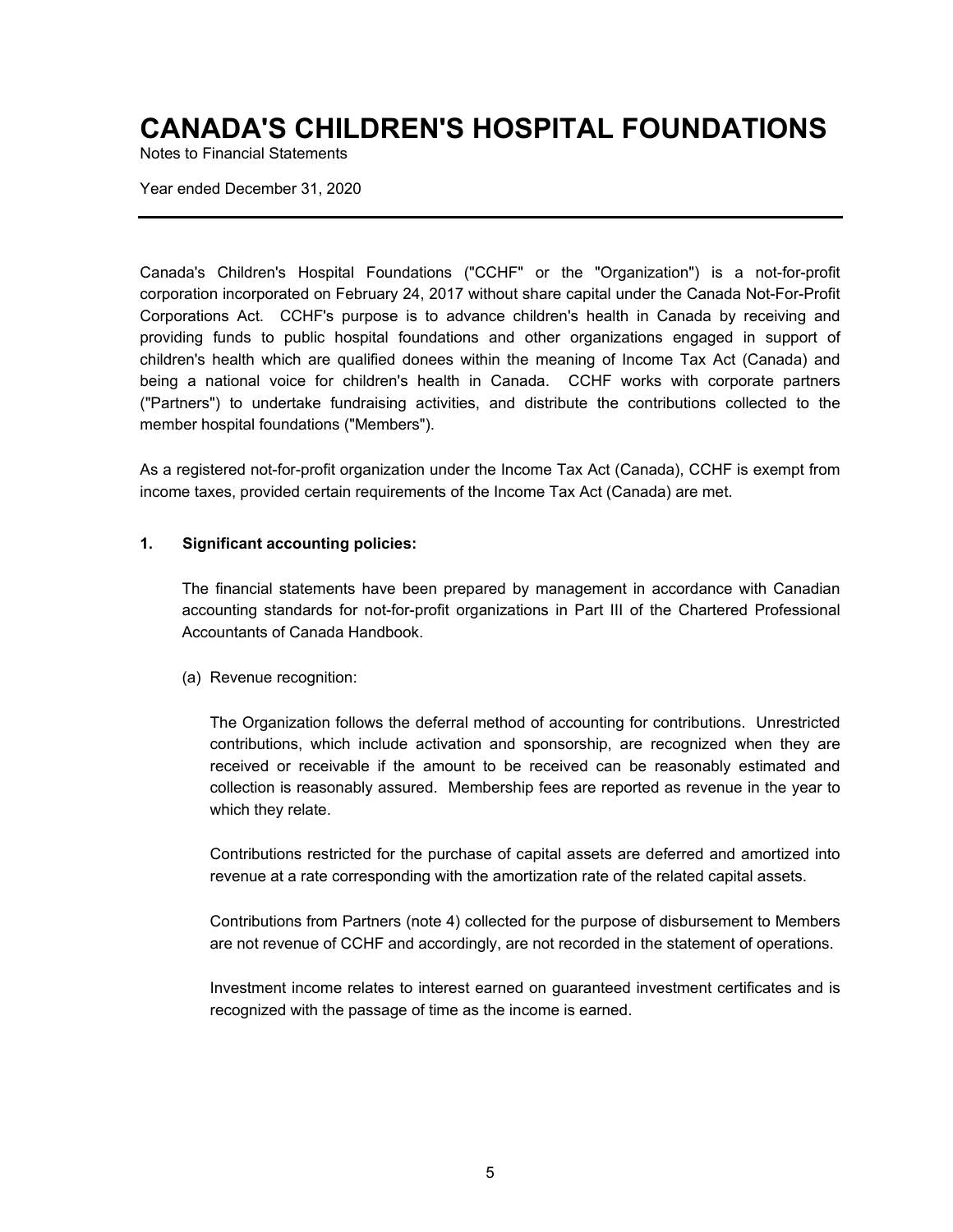Notes to Financial Statements (continued)

Year ended December 31, 2020

### **1. Significant accounting policies (continued):**

(b) Contributed materials and services:

A substantial number of volunteers contribute a significant amount of their time each year. Because of the difficulty of determining the fair value, contributed services are not recognized in the financial statements.

Contributed materials, being items used in operating activities, are recognized as revenue when received, and when fair value can be reasonably estimated, when the materials are used in the normal course of the Organization's operations and would otherwise have been purchased. During the year, contributed materials in the amount of \$40,287 (2019 - \$56,518) were recorded as revenue.

(c) Cash and cash equivalents:

Cash and cash equivalents include cash on hand and short-term deposits which are highly liquid with original maturities of less than three months at the date of acquisition. These financial assets are convertible to known amounts of cash and are subject to an insignificant risk of changes in value.

(d) Capital assets:

Capital assets purchased are recorded at cost. Repairs and maintenance costs are charged to expense. Betterments which extend the estimated useful life of an asset are capitalized. When a capital asset no longer contributes to the Organization's ability to provide services, its carrying amount is written down to its residual value. Amortization of capital assets is calculated on a straight-line basis over the estimated useful lives as follows:

| Computers              | 3 years |
|------------------------|---------|
| Furniture and fixtures | 5 years |
|                        |         |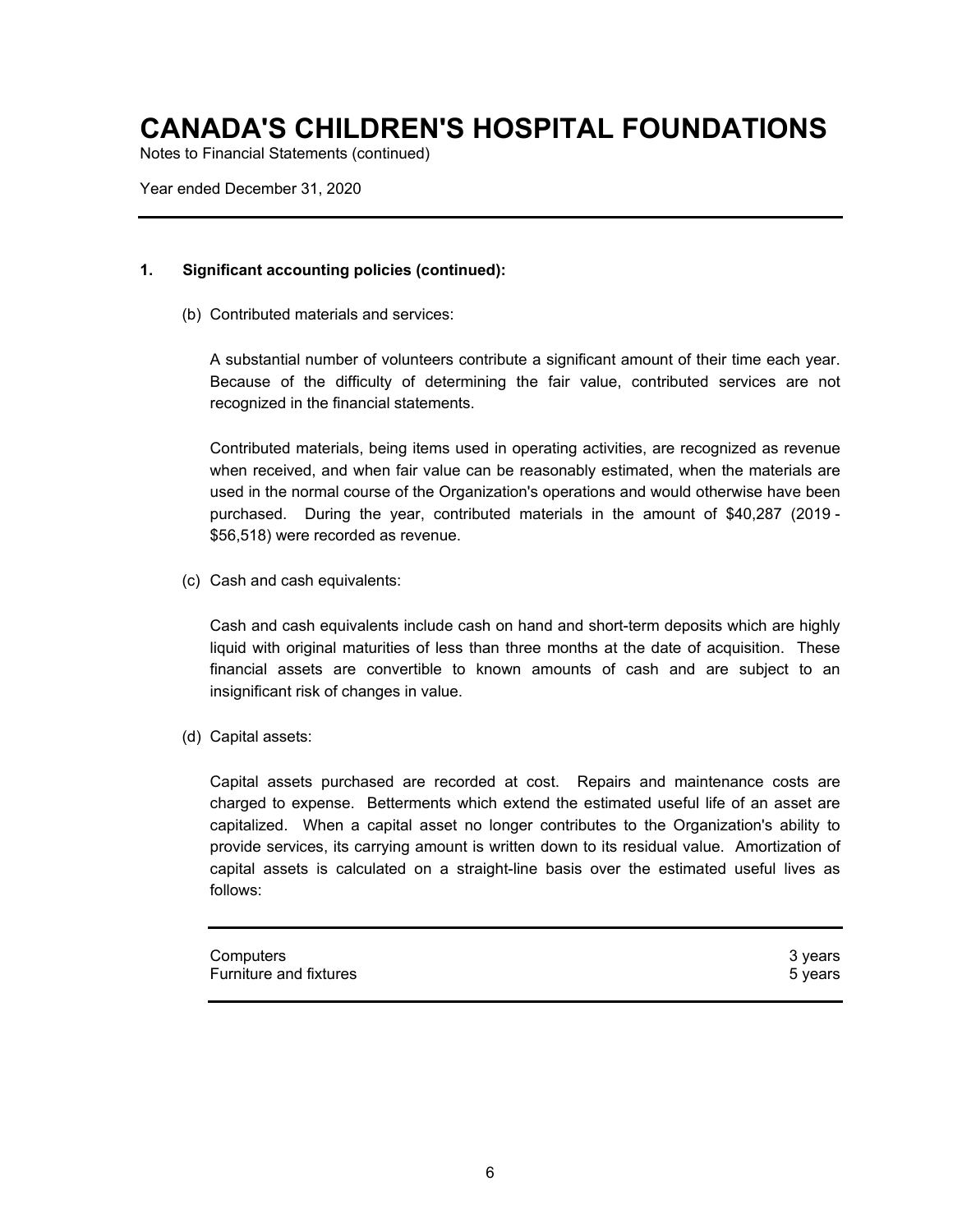Notes to Financial Statements (continued)

Year ended December 31, 2020

### **1. Significant accounting policies (continued):**

(e) Intangible assets:

Intangible assets consist of computer software. An intangible asset with a definite life is amortized over its useful life. Amortization is provided on a straight-line basis over the estimated useful lives of the assets as follows:

Computer software 5 years 3 years 3 years 3 years 3 years 3 years 3 years 3 years 3 years 3 years 3 years 3 years 3 years 3 years 3 years 3 years 3 years 3 years 3 years 3 years 3 years 3 years 3 years 3 years 3 years 3 ye

Intangible assets are subject to amortization and are reviewed for impairment whenever events or changes in circumstances indicate that the carrying amount of the assets may not be recoverable. Intangible assets acquired during the year but not placed into use are not amortized until they are placed into service.

(f) Financial instruments:

Financial instruments are recorded at fair value on initial recognition and are subsequently measured at cost or amortized cost, unless management has elected to carry the instruments at fair value. The Organization has not elected to carry any such financial instruments at fair value.

Financial assets are assessed for impairment on an annual basis at the end of the fiscal year if there are indicators of impairment. If there is an indicator of impairment, CCHF determines if there is a significant adverse change in the expected amount or timing of future cash flows from the financial asset. If there is a significant adverse change in the expected cash flows, the carrying value of the financial asset is reduced to the highest of the present value of the expected cash flows, the amount that could be realized from selling the financial asset or the amount CCHF expects to realize by exercising its right to any collateral. If events and circumstances reverse in a future year, an impairment loss will be reversed to the extent of the improvement, not exceeding the initial carrying value.

CCHF does not enter into any derivative financial instruments for speculative purposes.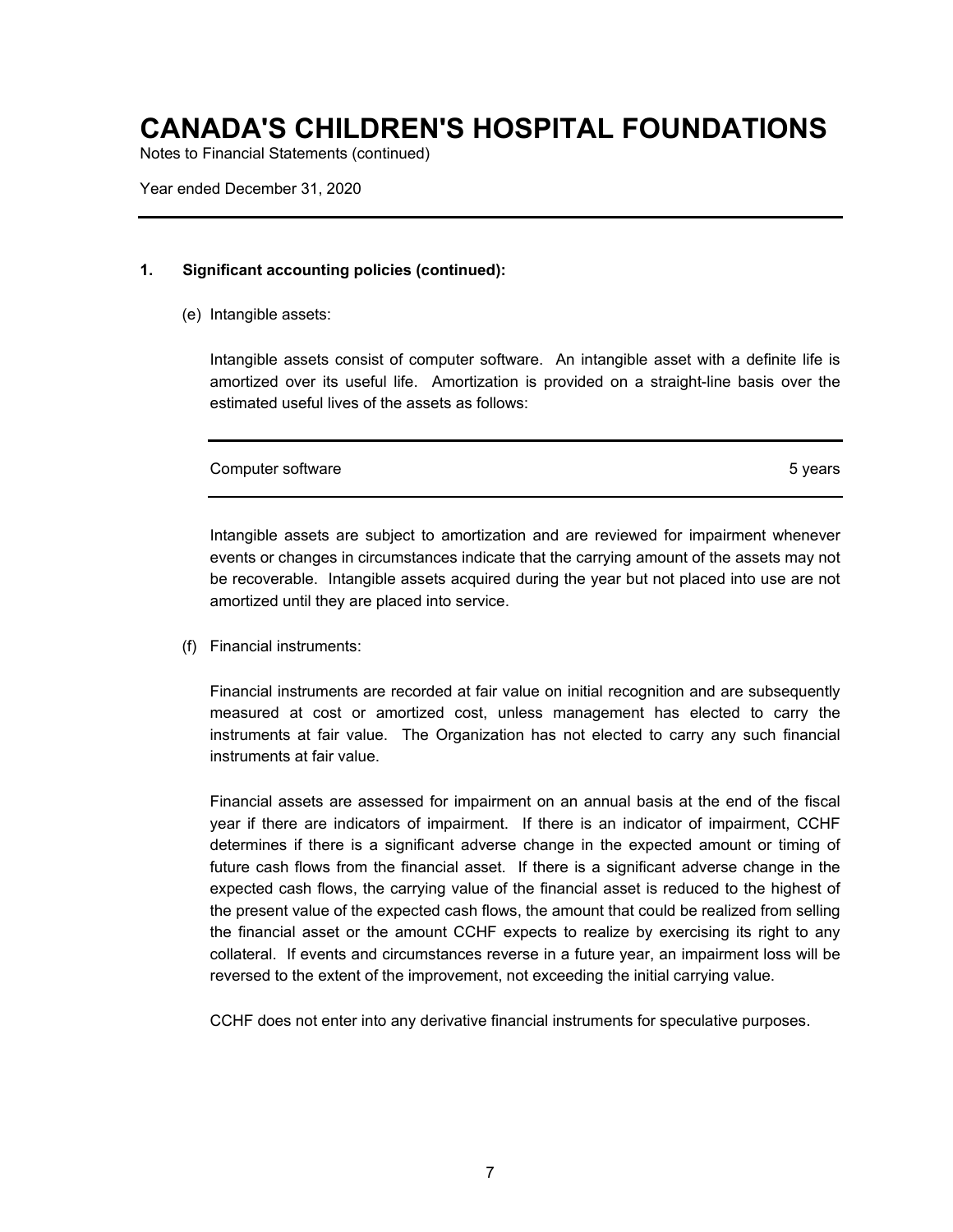Notes to Financial Statements (continued)

Year ended December 31, 2020

### **1. Significant accounting policies (continued):**

(g) Foreign currency translation:

Assets and liabilities denominated in foreign currencies have been translated into Canadian dollars at exchange rates prevailing at the year-end date. Revenue and expenses have been translated using exchange rates prevailing on the transaction date.

(h) Use of estimates:

The preparation of the financial statements requires management to make estimates and assumptions that affect the reported amounts of assets and liabilities and disclosure of contingent assets and liabilities at the date of the financial statements and the reported amounts of revenue and expenses during the year. Actual results could differ from those estimates.

### **2. Cash and cash equivalents:**

Cash and cash equivalents consists of cash on hand and balances with banks in the amount of \$10,204,889 (2019 - cash of \$1,104,053 and guaranteed investment certificates of \$3,200,000 with a maturity date of February 13, 2020 and interest rate ranging from 2.07% to 2.13%)

### **3. Short-term investments:**

Included in short-term investments is \$450,0000 U.S. Dollars (2019 - \$1,250,000 U.S. Dollars) invested in U.S. Dollar guaranteed investment certificates with a maturity date of March 15, 2021 and yielding an interest rate of 0.43% (2019 - 1.78% to 2.75%). Additionally, included in short-term investments is nil (2019 - \$500,000) invested in Canadian Dollar guaranteed investment certificates with a maturity date of nil and yielding an interest rate of nil (2019 - 2.02%).

Interest receivable consists of \$579 (2019 - \$23,550) which is related to guaranteed investment certificates included in short-term investments.

Guaranteed investment certificates are subject to interest rate risk as the value of the investment will generally increase if interest rates fall and decrease if the interest rates rise. There is no interest rate risk when a guaranteed investment certificate is held to maturity.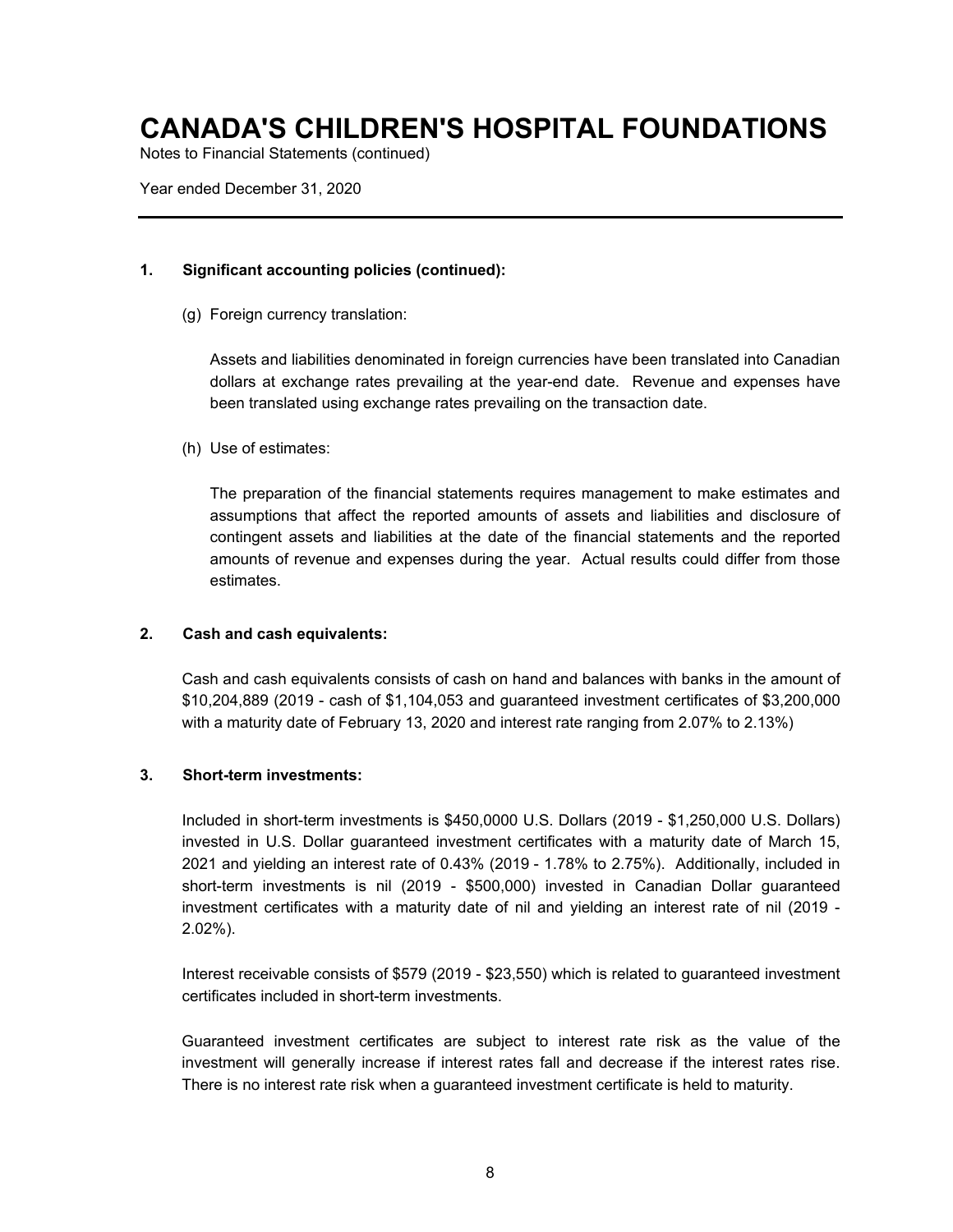Notes to Financial Statements (continued)

Year ended December 31, 2020

#### **4. Member escrows:**

Member escrows represents contributions received or receivable from Partners as at year end, pertaining to fiscal 2020 activities, payable to Members as at year end. As at year end, the amounts payable to Members were funded as follows:

|                                                                                                                                           | 2020                              | 2019                                            |
|-------------------------------------------------------------------------------------------------------------------------------------------|-----------------------------------|-------------------------------------------------|
| Cash and cash equivalents<br>Short-term investments<br>Contributions receivable<br>Due from Children's Miracle Network Hospitals (note 5) | 7,903,790<br>7,734,851<br>686,008 | 1,458,818<br>2,123,500<br>11,380,907<br>816,231 |
|                                                                                                                                           |                                   |                                                 |
| Balance, end of year                                                                                                                      | 16,324,649                        | 15,779,456                                      |

Contributions receivable in the amount of \$7,734,851 and due from CMNH in the amount of \$686,008 were received subsequent to year end. Member escrow payables in the amount of \$16,324,649 was disbursed to the Members subsequent to year end.

The Organization disbursed \$36,846,717 to Members in relation to 2020 activities, which includes the year end balance of member escrows payable in the amount of \$16,324,659 distributed to Members subsequent to year end.

### **5. Children's Miracle Network Hospitals:**

Effective July 1, 2017, the Organization entered into a Master Agreement (the "Agreement") with Children's Miracle Network Hospitals ("CMNH"), whereby CCHF is required to pay an annual licensing fee to CMNH. License fees for the year amounted to \$515,113 U.S. Dollars (2019 - \$507,500 U.S. Dollars). An annual increase to the license fees of 1.5% commenced on January 1, 2019 and will be applied, until the end of the term of the Agreement, which is December 31, 2021. The Organization is required to make an additional 3.5% payment to CMNH if various performance metrics are met, as set out in the Agreement. CCHF and CMNH have agreed that future payments will be adjusted if the exchange rate varies by more than 10% from an exchange rate of 1 Canadian Dollar to 0.75 U.S. Dollar. The payment will be adjusted by an amount equal to 50% of the amount attributable to such variance over the base of 10%.

As at December 31, 2020, there is a balance of \$676,900 (2019 - \$754,123) due from CMNH. This is comprised of contribution payments from Partners, made to CMNH of \$686,008 (2019 - \$816,231).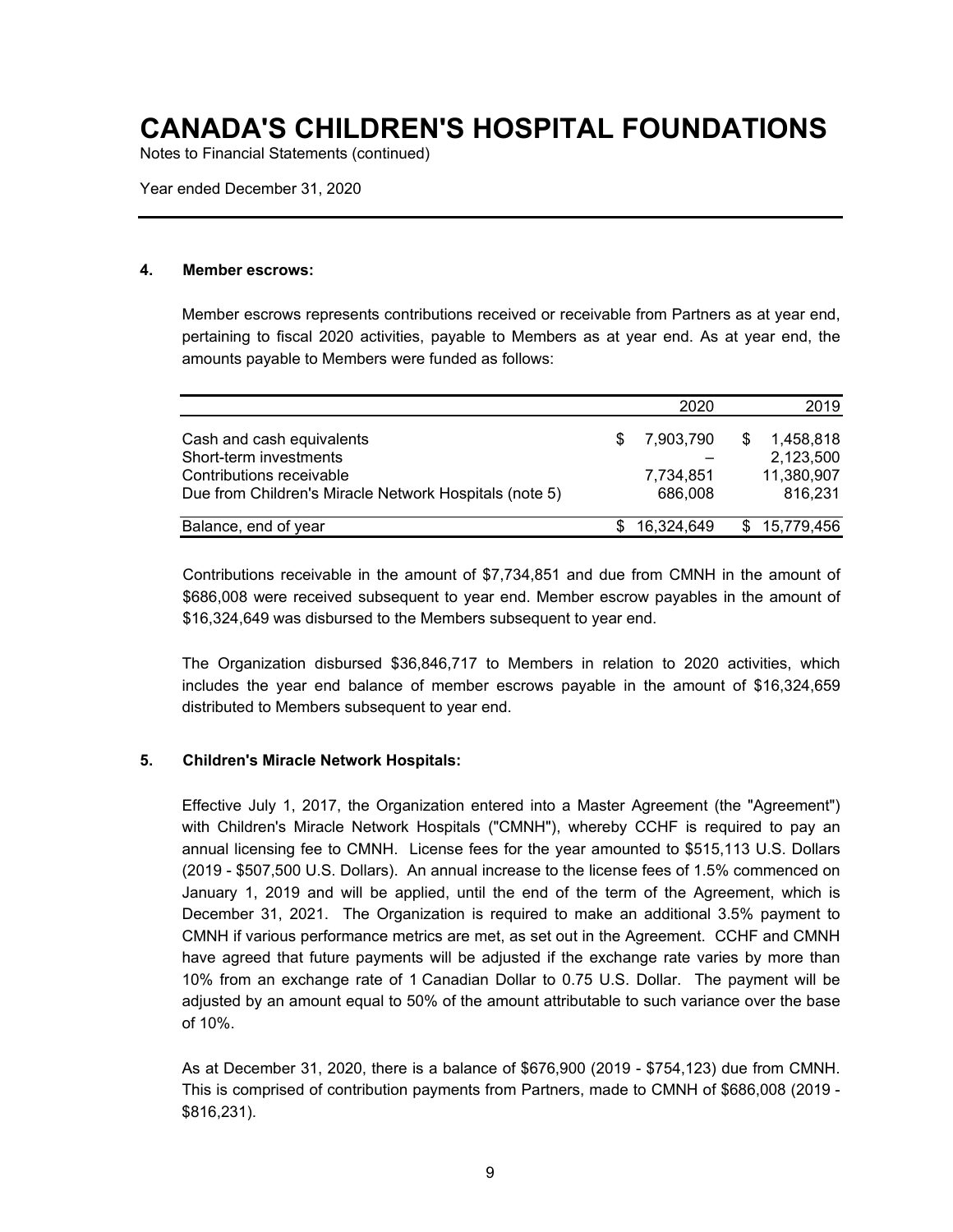Notes to Financial Statements (continued)

Year ended December 31, 2020

### **5. Children's Miracle Network Hospitals (continued):**

These contributions are to be disbursed by CCHF to the Members. Additionally, there is a balance of \$9,108 (2019 - \$62,108) due to CMNH.

Included in professional fees is \$47,076 (2019 - \$46,572) for consulting services provided by CMNH.

### **6. Capital assets:**

|                                     |   |                  |             |                  | 2020                  | 2019                   |
|-------------------------------------|---|------------------|-------------|------------------|-----------------------|------------------------|
|                                     |   |                  | Accumulated |                  | Net book              | Net book               |
|                                     |   | Cost             |             | amortization     | value                 | value                  |
| Computers<br>Furniture and fixtures | S | 89,721<br>71,793 | \$          | 65,972<br>67.257 | \$<br>23,749<br>4,536 | \$<br>38,581<br>14,545 |
|                                     |   | 161.514          |             | 133,229          | 28,285                | 53,126                 |

### **7. Intangible assets:**

|                   |            |              | 2020      | 2019      |
|-------------------|------------|--------------|-----------|-----------|
|                   |            | Accumulated  | Net book  | Net book  |
|                   | Cost       | amortization | value     | value     |
| Computer software | \$ 392,766 | 60.688<br>S  | \$332,078 | \$303,441 |

During the year, CCHF incurred \$89,325 for the development of computer software which will not be ready for use until 2021.

### **8. Accounts payable and accrued liabilities:**

Included in accounts payable and accrued liabilities are government remittances payable of \$45,769 (2019 - \$52,248) which includes amounts payable for harmonized sales tax and payroll related taxes.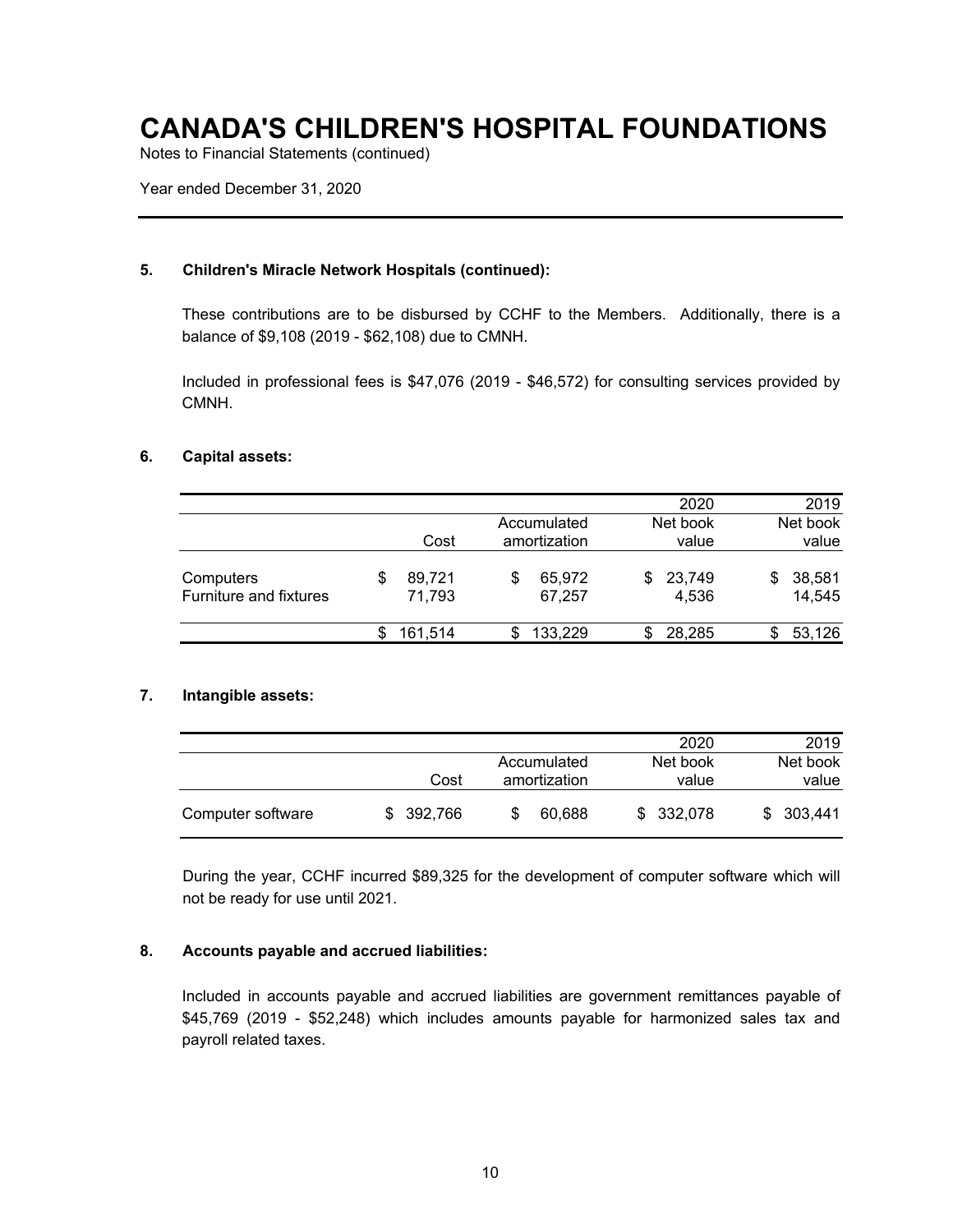Notes to Financial Statements (continued)

Year ended December 31, 2020

### **9. Deferred revenue:**

|                 | 2020    | 2019         |
|-----------------|---------|--------------|
| Membership fees | 940.451 | \$ 1,154,451 |

#### **10. Deferred capital contributions:**

Deferred capital contributions represent the unamortized amount of contributed capital assets. The amortization of deferred capital contributions is recorded as revenue in the statement of operations. The change in the deferred contributions balance are as follows:

|                                                       | 2020              | 2019              |
|-------------------------------------------------------|-------------------|-------------------|
| Balance, beginning of year<br>Amortization as revenue | 7.350<br>(7, 350) | 9.450<br>(2, 100) |
| Balance, end of year                                  |                   | 7,350             |

### **11. Internally restricted net assets:**

Internally restricted net assets represent amounts that have been designated by the Board of Directors for specific initiatives. The amount of internally restricted net assets balance is set in proportion to risk and economic conditions to ensure CCHF's mission and strategic plans are accomplished.

Internally restricted net assets are not available for use by CCHF for any purpose other than those outlined above, without prior approval by the Board of Directors. The internally restricted net assets consist of the following:

|                   | 2020      | 2019      |
|-------------------|-----------|-----------|
| Operating reserve | \$655,668 | \$655,668 |

In 2019, the Organization transferred \$351,427 from the strategic initiatives reserve to unrestricted net assets to cover for the costs incurred on approved strategic plan initiatives.